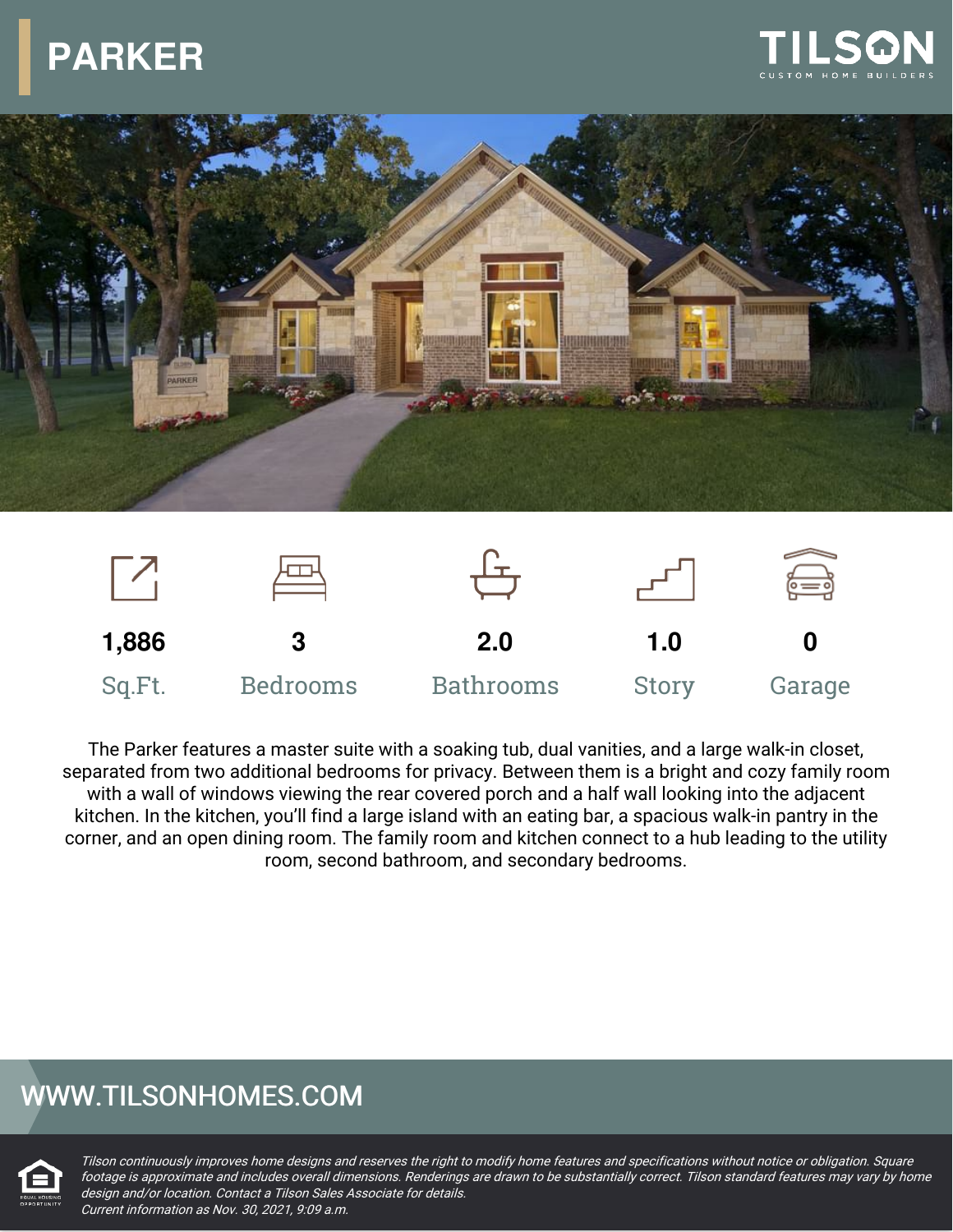





## WWW.TILSONHOMES.COM



Tilson continuously improves home designs and reserves the right to modify home features and specifications without notice or obligation. Square footage is approximate and includes overall dimensions. Renderings are drawn to be substantially correct. Tilson standard features may vary by home design and/or location. Contact <sup>a</sup> Tilson Sales Associate for details. Current information as Nov. 30, 2021, 9:09 a.m.